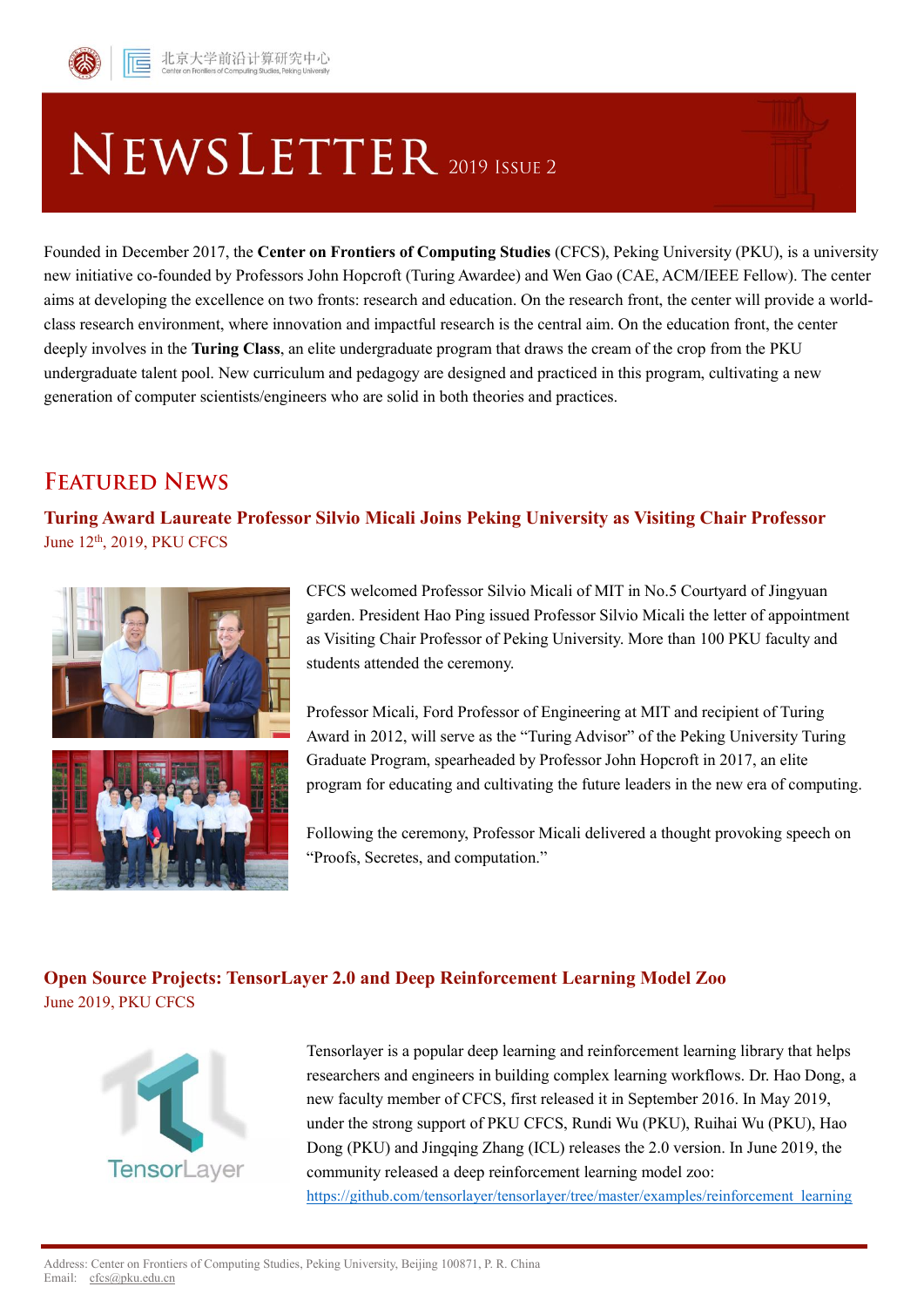

### **CFCS ACADEMIC EVENTS**

**The 3rd Youth Forum on Frontiers of Computing**

April 4th, 2019, PKU CFCS



The center hosts the CFCS Youth Forum on Frontiers of Computing twice a year, which has become a platform for attracting talented young computer scientists from around the world. We invite candidates to give talks to introduce their research during the forum, and take the opportunity to introduce the center to them. With an ever increasing dynamic in the Chinese IT industry and partnership with universities, we also invite industry leaders to explore collaboration opportunities.

The 3rd Youth Forum was successfully held in spring with 8 speakers. Around 80 faculty and students from universities and research institutes and researchers from IT industry attended the event. Professor John Hopcroft, the director of CFCS welcomed everyone during the opening session and sincerely hoped that young scholars with excellent teaching ability and scientific research potential will join CFCS for the contribution to China's education and research.

## **The 1st Research Forum of CFCS & Turing Class**

June 22nd, 2019, PKU CFCS





The 1<sup>st</sup> Research Forum of CFCS and Turing Class was successfully held in June. Simulating an international conference, the forum serves as a "training ground" for the students, providing them an opportunity to present their works, promote their new findings, and engage in interactive communications, so as to prepare them for the future much bigger international stage.

Altogether, 9 groups of undergraduate students and 7 groups of graduate students participated in this exhibition and presented their recent works, some of which have been accepted by top international conferences, such as CVPR, ICLR, ICML and SIGGRAPH. Around 50 faculty and students from top universities attended the poster session. amazed by the outstanding performance of the youth.

Peng Cao, Yilun Xu received the "Best Poster" award with the poster entitled "Max-MIG: An Information Theoretic Approach for Joint Learning from Crowds", initially appeared in ICLR 2019, and Rundi Wu received the "Best Presentation" award with his SIGGRAPH 2019 work on "Learning Character-Agnostic Motion for Motion Retargeting in 2D". All three students are from the Turing Class 2016.